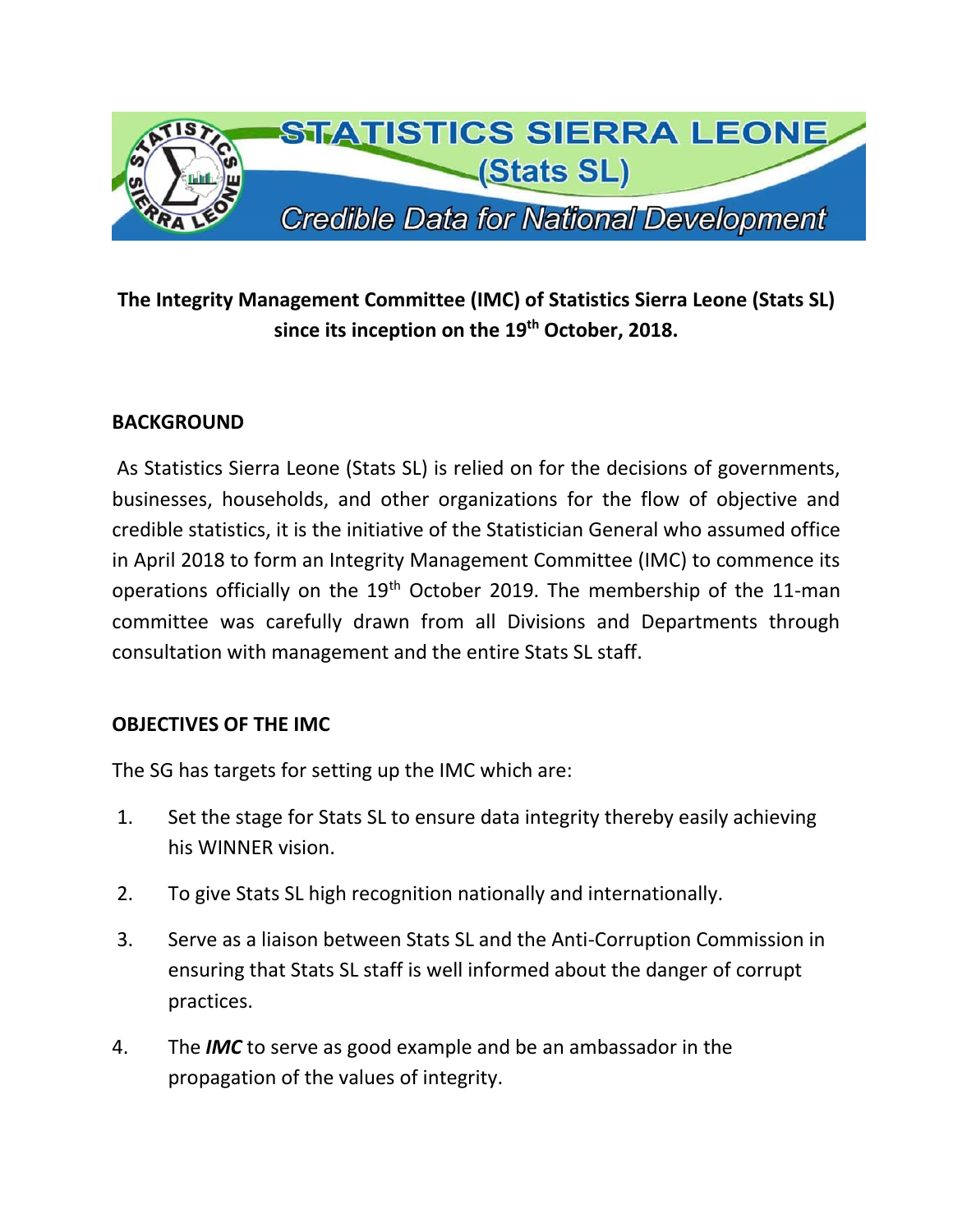5. Assist to detect corruption practices that have high tendency of negatively impacting the WINNER Vision of Stats SL.

#### **ACTIVITIES OF THE IMC SINCE IT INCEPTION**

- **•** The committee had it first meeting on the  $19<sup>th</sup>$  October 2018 during which presentation on the concept of integrity was made to its membership by the chairman of the committee. Nominations for the vice Chairperson and the Focal person were made and filled during this meeting entirely done by the committee.
- Invitation of senior personnel from the Anti-corruption Commission (ACC) to formally inaugurate the committee on the 15<sup>th</sup> November, 2018. This first encounter of the IMC with the ACC was very interactive and educative as the ethics and principles under which IMCs for MDAs should operate were highlighted and reading materials made available.
- With the outstanding will from the SG, the IMC received a budgetary support of Fifteen Million Leones (Le 15,000.00) which formed the stage for the committee to embark on a four days sensitization on Stats SL IMC mission and vision in all five (5) the regional offices starting from the  $27<sup>th</sup>$  November, 2018. The sensitization trip to the regions arose keen interest on the aspirations of IMC to an extent that staff in those regions feels that their offices should be represented in the IMC. This sensitization mission is yet to be completed in the other district offices.
- **•** The second meeting of the committee was held on the  $6<sup>th</sup>$  February, 2019 during which a wide range of issues like the creation of an **Action Plan** for the 2019. This plan will be incorporated to the National Action Plan of the ACC. The committee was able set its sensitization targets for the 2019.